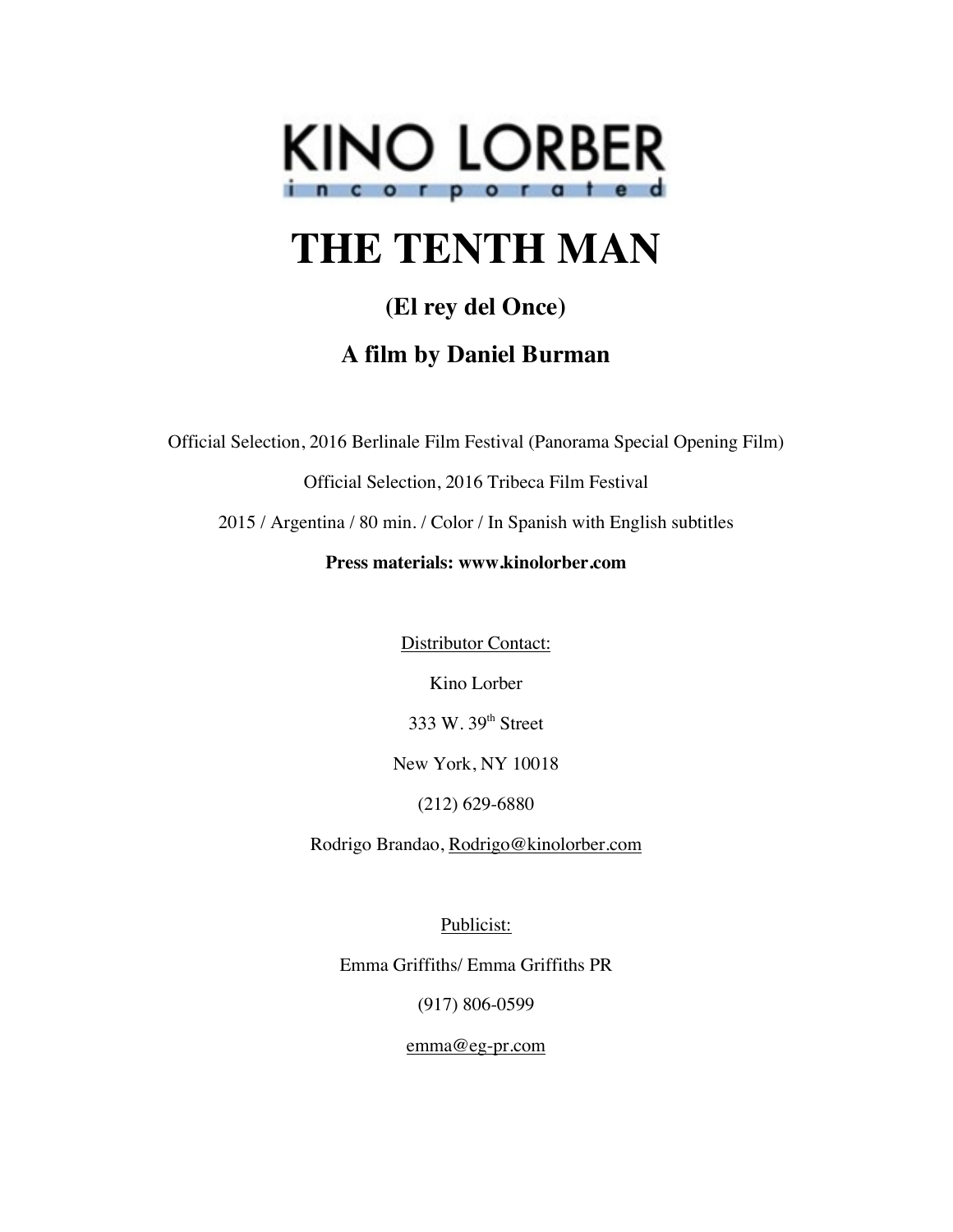#### **Short Synopsis**

Ari, who has built a successful career in New York, thinks he has left his past behind. But his distant father Usher, who runs a Jewish aid foundation in El Once, the close-knit old Jewish neighborhood of Buenos Aires summons him back to his native city. What ensues is a comedy of errors, of missed and found people and connections, and a rumination on the extent to which we can ever really leave our past behind.

#### **Long Synopsis**

Ariel has left his past behind. After growing up in the close-knit Jewish community of Buenos Aires he has built a new and to all appearances successful metropolitan life as an economist in New York.

He has come back to his native city to meet his distant father Usher, but for days they miss one another as Usher continues to issue instructions to Ariel for a plethora of errands. Usher's life's mission, often to the detriment of his family, is the running of a Jewish aid foundation in El Once, the old Jewish neighborhood of Buenos Aires. Ariel is drawn back into the community and the very role his father plays in it. Along the way, his New York existence is gradually stripped away. After a few days, literally standing in the clothes that he once wore, he meets Eva, a mute, intriguing woman who works at the foundation.

Not coincidentally, Ariel's visit coincides with Purim, a holiday commemorating the salvation of the Jewish diaspora from annihilation. It is a day of rejoicing in face of the averted disaster, a humorous, carnivalesque occasion that forms the subtext for a comedy of errors of missed and found people and connections, and a rumination on the extent to which we can ever really leave our past behind.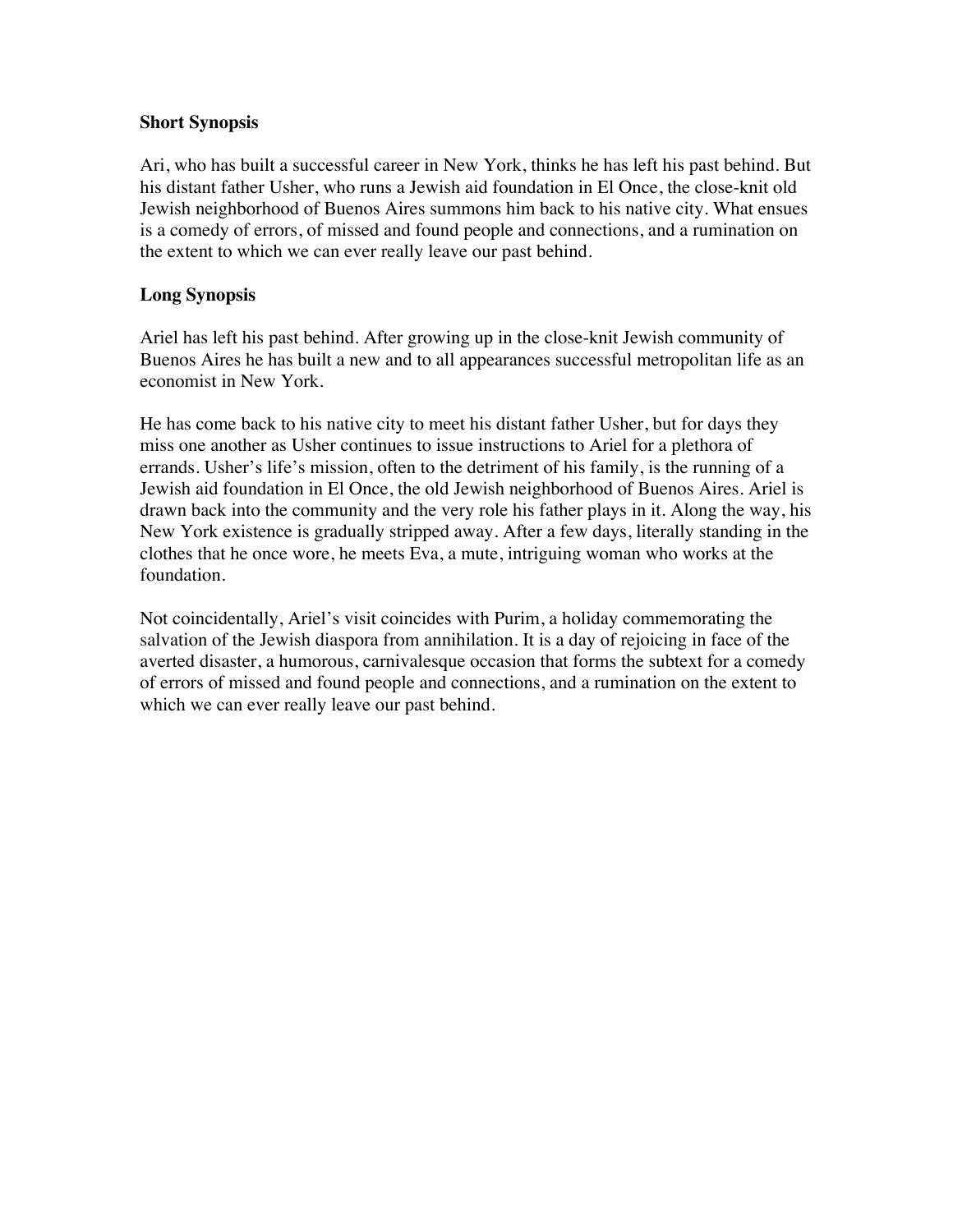#### **Interview with Director Daniel Burman**

# **In "***The Tenth Man***", you return to Once, the old Jewish quarter of Buenos Aires. How did you come to make this film?**

"*The Tenth Man*" was born when I met Usher, the head of the foundation in my film, who is a real person. I wanted to join a trip that a group of friends from Russia, Ukraine and Poland take every year to visit the graves of Sadikin, Jewish mystics who lived between the seventeenth and eighteenth centuries. These spiritual leaders, according to tradition, had a direct connection with God. And although Judaism is devoid of any forms of a death cult and neither leaves flowers in cemeteries nor builds monumental tombs, there is an exception in the worship of this army of holy men whose graves began to be seen as doors to the divinity. Direct contact with the stones in which the souls of the Sadikin are embedded is thought to put you in immediate contact with God by followers of certain Orthodox movements. And when I heard there was a group of Argentines who were undertaking a kind of pilgrimage to these tombs I wanted to do a documentary ("*Tzadikim - Los 36 Justos*", 2011). The group traveled about 4,000 kilometers by bus, through villages where Jewish life endures, paradoxically, through those abandoned cemeteries.

#### **Was it difficult to be accepted by the group? How did you manage to do that?**

They told me that the gatekeeper was Usher, who basically had to like the idea. So we got together one day in the food court of Shopping Abasto, in what was a kind of a summit. Both of us ordered kosher pizza and initially Usher examined me, let me speak, almost ignoring me. After a while, we exchanged a few words and for some reason that even today is not clear to me, he finally accepted me. And I began to be so fascinated to get to know him that the actual journey through the Russian steppes took a back seat. During the trip, I shared with them a Jewish life that for me is unusual. And in that intimacy I met this amazing person, and I began to establish a first closeness that was not yet a friendship.

# **How did you keep contact after that experience? When did this relation evolve into a real friendship?**

I stopped seeing him for a while, until one day he called me in New York and without giving much explanation he asked me to get him a velcro sneakers in size 47, for a man who was half out of his mind in a public hospital. They were about to operate and he had no shoes in case he survived the intervention. And I was honored to help and started looking for velcro shoes in a 47, but did not find them anywhere. I ended up buying very good moccasins. I thought it would be important for this person to have some nice, good quality shoes, but when he saw them, the first thing Usher said was that they lacked the velcro. And the second was that I had to take them to the hospital myself. Then he hung up.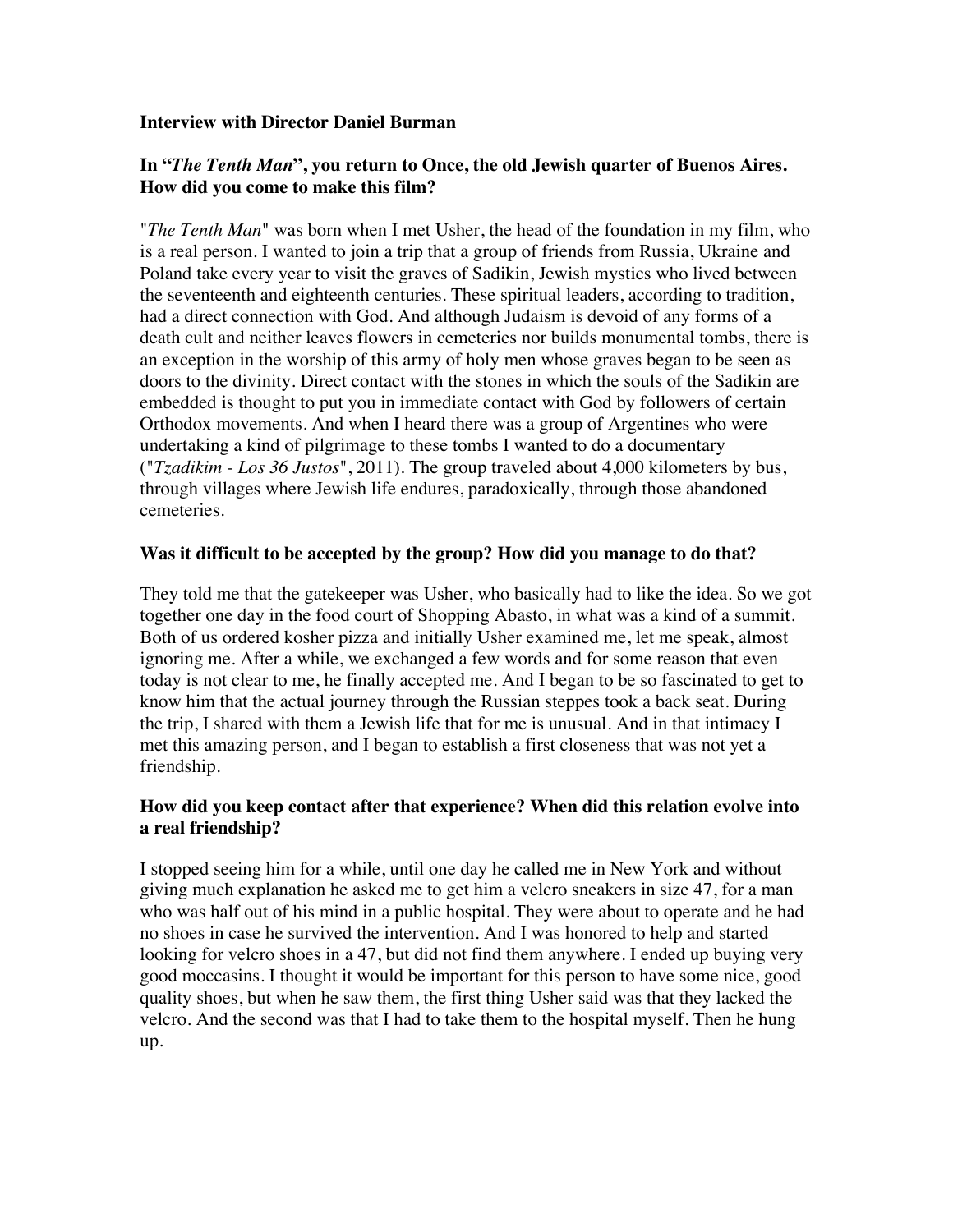#### **This actually ended up in the film...**

Yes what followed is told in the film, I went to Argerich Hospital to the man before he was operated on, he took the shoes and some cookies and I understood why the velcro: the man did not have good motor coordination, and he could not tie his shoelaces. Some time later Usher called me and we went out for coffee, and suddenly he threw a shoe at my head. I looked at the shoe and I realized it was the one I had bought. Usher then told me that the man had survived the operation but one of his legs had to be amputated, so he only needed a single shoe. And since it was the only one he had, he used it all the time, and now it was broken and he needed another one, so he returned the old shoe to me. I have kept the shoe, because it represents the beginning of that connection.

# **What did strike you mostly about this person?**

There was something about Usher that I found fascinating, and this feeling only grew when I learned more about his kingdom, his army of volunteers, that mysterious world of people giving without a special satisfaction beyond. Something provided by the fact of doing what needs to be done, as part of a particular logic of aid. In the Foundation the others who are being helped are not an undifferentiated mass that needs just anything. The help there is about the uniqueness of each individual. In order to give somebody exactly what he needs, there has to be an intention to understand why he needs this and nothing else. That world captivated me and motivated me to write the story. Because I had always been rather suspicious of those who gave their lives for others, I thought that most of these people wanted to get away from themselves or escape from something. And Usher made me change this outlook.

# **What happened when you realized that you wanted to make a fiction film?**

We did not recreate anything but assembled a fiction within an existing world, in a fairly documentary register. Making a film to tell this story was a fact in itself so extraordinary that it did not matter how it was acted, or lit, or whatever. The figure of Usher haunted me, and at some point I began to wonder what the life of the son of a father who gives so generously would be like. Somebody who gives all his love to others when children always want to monopolize the love of their parents. I wondered what would be the link between the father and the son, and from that completely fictional construction I started writing the script.

# **How did you work in the real environment of the Foundation? How difficult was it to enter into their lives?**

I really enjoyed invading their reality as little as possible. Reducing the fictional elements to the minimum needed to sustain the story, articulated as a documentary as much as possible. And it was a huge challenge, because it involved contact with people who had nothing to do with the dynamics of a shooting but with the dynamics of life, and accept that this dynamic was more important than ours, and that we had to adapt to it. I approached the film as a process and ended up establishing a deep emotional bond. I do not know how it is for other directors, but for me, my films are more and more processes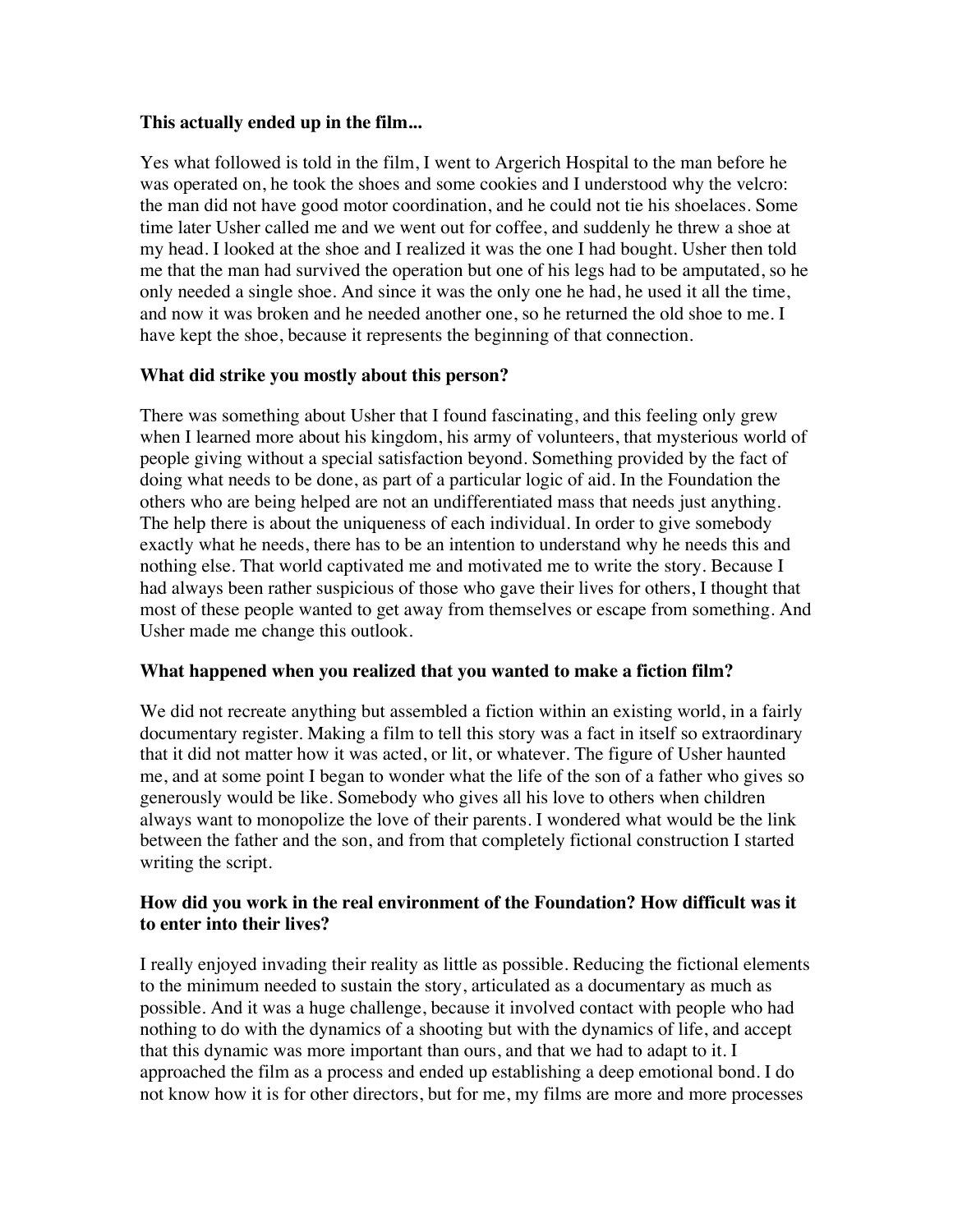than results. Of course I always want audiences to like my films and give me a hug after seeing them, but I increasingly experience them as processes that are shaped by and occur at certain times of my life, and the imprint of life for me is stronger than the story, however wonderful the result may turn out to be.

#### **Could you tell us something about your approach to the shoot?**

I wanted to make a light film capable of incorporating the moment, and, for example, when we met a group of guys who were going to a party and wanted to participate we included them in the scene. I wanted to have that freedom of movement. And I wanted to shoot in Once , even though at the time I wasn't consciously aware that I was referring to "El abrazo partido". There is a dialogue between "El rey del Once" and and my first film. At a minimum there are issues that are touched upon in one and taken up again in the other. The truth is that I am the same person, even if ten years have passed. But the dialogue that occurs is more internal, between who I was - and who no longer exists - and who I still remain.

# **How did you come to cast the real Usher in the film?**

Because he is a great character and only he could play himself. Thinking of an actor for the role depressed me, I felt that it would not really work and I never doubted that Usher could do much better. The same is true for Hercules, the lieutenant in the humble and mighty army of Usher. An indispensible sidekick, carrying frozen chicken and beef back and forth through Once with his Citroen in the scorching heat without concern for alimentary rules and attentive only to the strictures of necessity and urgency, I thought he was an incredible character. Overall I was deciding who to work with in a fairly intuitive way. Many of the beneficiaries of the foundation I got to know also ended up in the film. What made it all work was that I felt comfortable with each person I was adding, as simple as that.

What about the opposite process: when did you choose to cast real actors instead of the real people for certain roles? The characters I imbued with higher dose of fiction are those who come from the outside, and I tried to make sure that they fit naturally into the environment. I wanted to work with Alan Sabbagh for some time. I thought he had a special gift for this role, because he was someone who could perfectly have left that universe only to return in the end. He could have taken this journey away and back. For the character of Julieta Zylberberg it never occurred to me to work with an Orthodox woman because it would have been impossible. Julieta did a great job of observing and above all managed to go beyond the stereotype. Because at first glance it is very easy to judge, but then if you look more closely, it is important to understand why a woman takes shelter in the way she does. There are people who choose the shelter of religion, as in this case. We try to understand why that woman takes cover, and why this guy played by Alan somehow is able to draw her out, how this match that initially seems highly improbable finally works out. So I thought of a very good actress able to channel this character without being judgmental.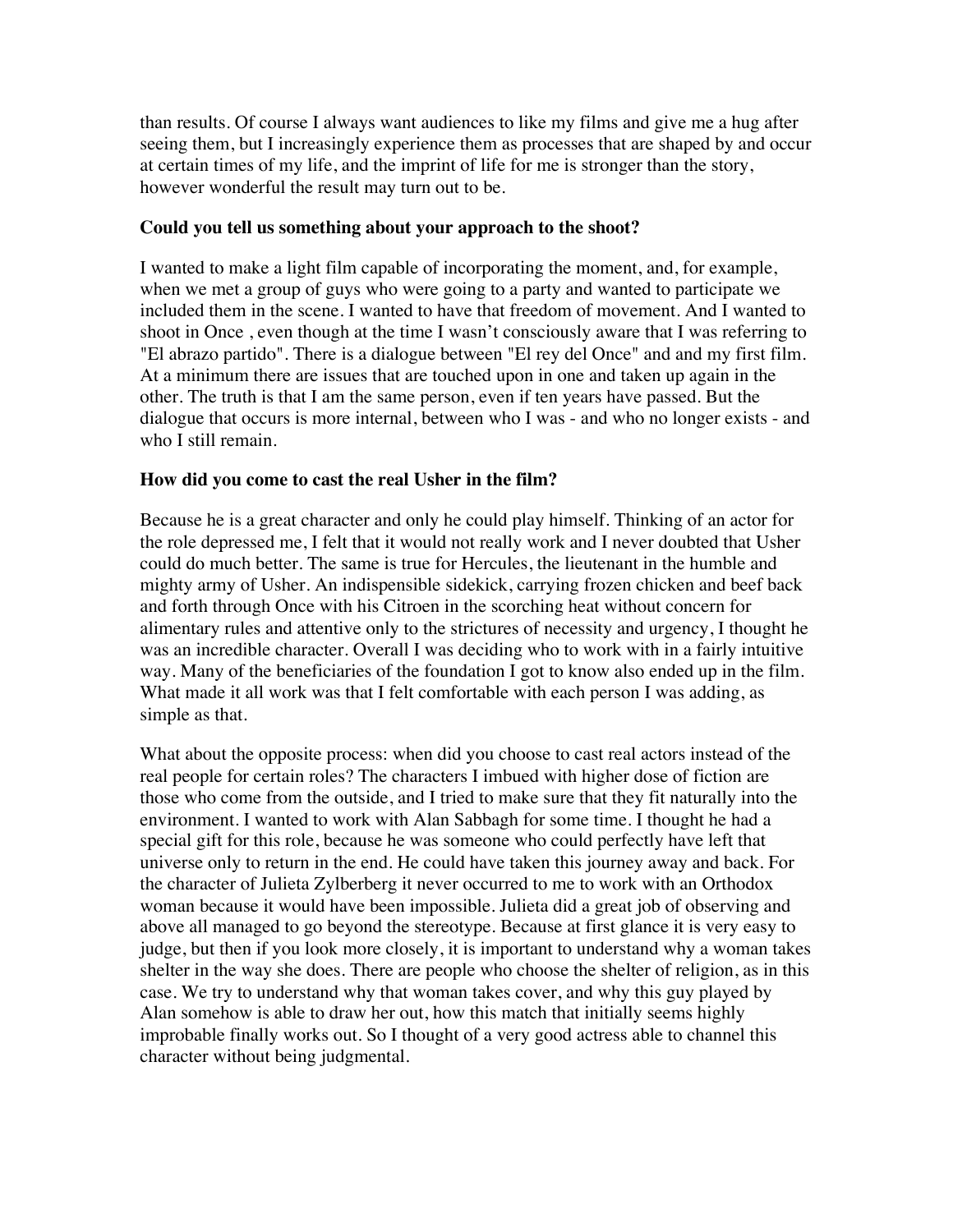#### **About Daniel Burman:**

Director, producer, and screenwriter. Burman is a founding member of the Academy of Cinema and Audiovisual Arts of Argentina. He is considered one of the most important Argentine filmmakers of his time, with great success both at home and internationally.

Burman has directed eleven films and has produced more than seventeen movies. Throughout his work, he consistently utilizes the artistic touch and sophistication needed to explore existential issues with authenticity, always adopting a light yet profound tone at the same time.

He has been awarded the Silver Bear at the Berlin Film Festival; Grand Prix of Public in Biarritz; FIPRESCI Prize at Valladolid; Coral Prize in Havana; Audience Award, Iberoamerican Film and SIGNIS, in Mar del Plata. In recognition of his humanitarian vision, Burman was awarded the Robert Bresson Award at the Venice Film Festival, an honor he shares with Wim Wenders, Alexander Sokurov and Manoel Oliveira. In 2008 he received the Achievement Award from the Israel Cinematheque during the Jerusalem Jewish Film Festival. In 2011 he received the Visionary Award, from the Washington Jewish Community Center at Washington International Jewish Film Festival.

# **Filmography:**

The Tenth Man (El Rey del Once) (2015) The Mystery of Happiness (2014) All In (2012) Tzadikim - Los 36 Justos (2011) Brother and Sister (2010) Empty Nest (2008) Family Law (2008) Lost Embrace (2003) Every Stewardess Goes toHeaven (2001) Waiting for the Messiah (2000) A Chrysanthemum Bursts in Cincoesquinas (1998)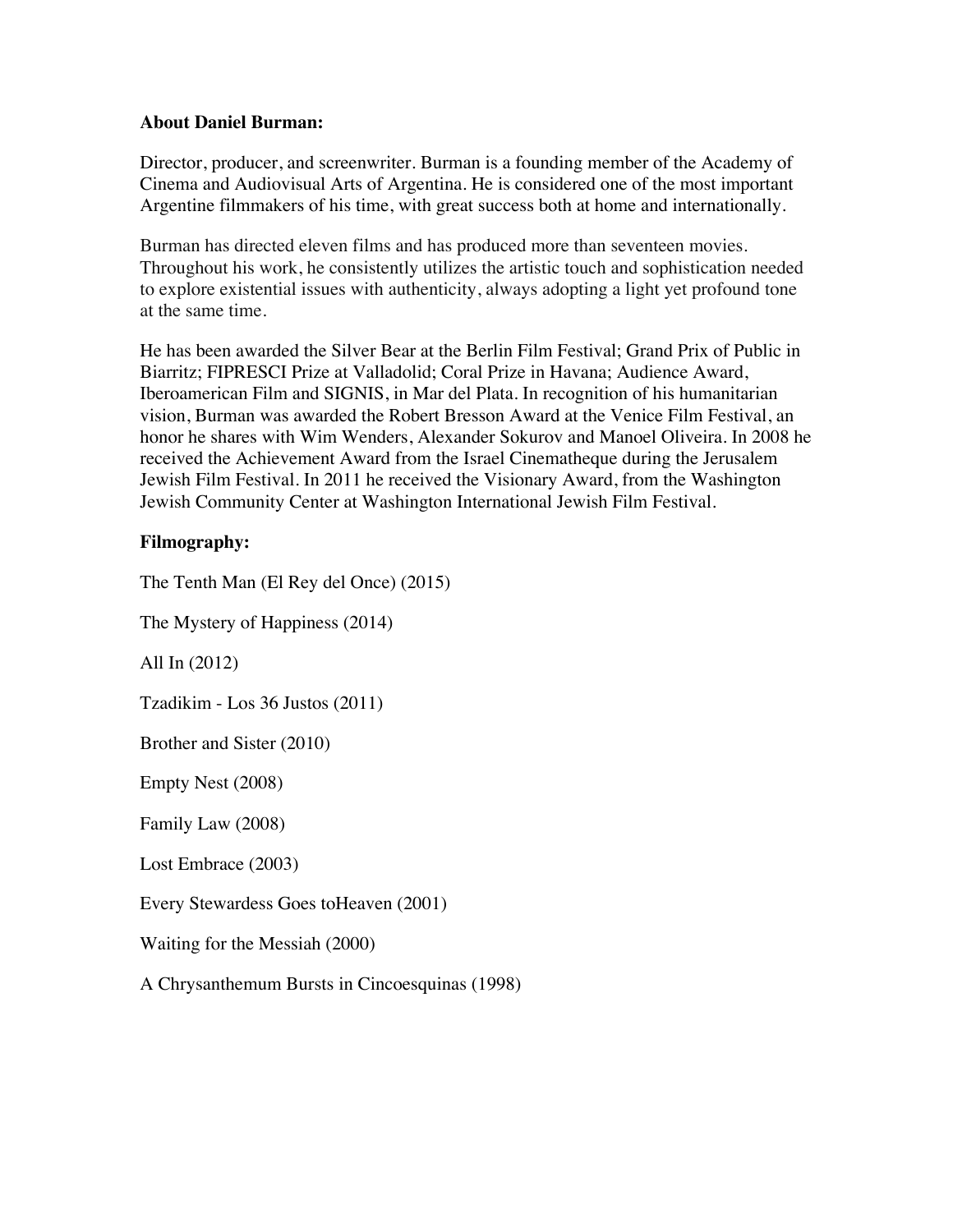#### **Actor Biographies:**

#### **Alan Sabbagh (Ariel)**

Alan Sabbagh's first major cinematic role was in "Luna de Avellaneda" by Juan José Campanella (2004). Also in 2004, he became part of the TV series "Locas de amor (Crazy in Love)". In 2009, he joined the cast of the play "Los quieros a todos" that was made into a film in 2010 by Luciano Quilici. During late 2009 and 2010, he starred in "Botineras" which aired on Telefe. September 2011 saw the release of the film "Mi primera boda (My First Wedding)" by Ariel Winograd. In 2012, he starred in Diego and Pablo Levy's "Masterplan". In July 2012, he joined the cast of the sitcom "Graduates" and starred in the movie "20,000 besos (20.000 Kisses)" by Sebastián De Caro. In 2013, he worked again with Ariel Winograd in the film "Vino para robar" and was a cast member of the TV comedy show "Vecinos en guerra."

#### **Julieta Zylberberg (Eva)**

Julieta Zylberberg's movie debut was in Lucrecia Martel's "La niña santa (The Holy Girl)" in 2004. In 2005, she participated in Albertina Carri's Argentine/French coproduction "Gemini" followed by Ariel Winograd's "Cara de queso (Cheese Head)" in 2006. In 2007, she starred in Diego Lublinsky's "Tres minutos (Three Minutes)"; in 2010, in "The Invisible Eye" by Diego Lerman. On the stage, she participated in the play "August: Osage County". In 2011, she had a role in the film "Ana Katz." In 2012, she starred in Alejandro Montiel's "Extraños en la noche (Strangers in the Night)." A TV engagement in the series "Farsantes (Fakers)" for Canal 13 brought her to the small screen in 2013. In 2014, she added two films to her filmography: " Relatos salvajes (Wild Tales)" by Damián Szifron and "El cinco de talleres" by Adrián Biniez.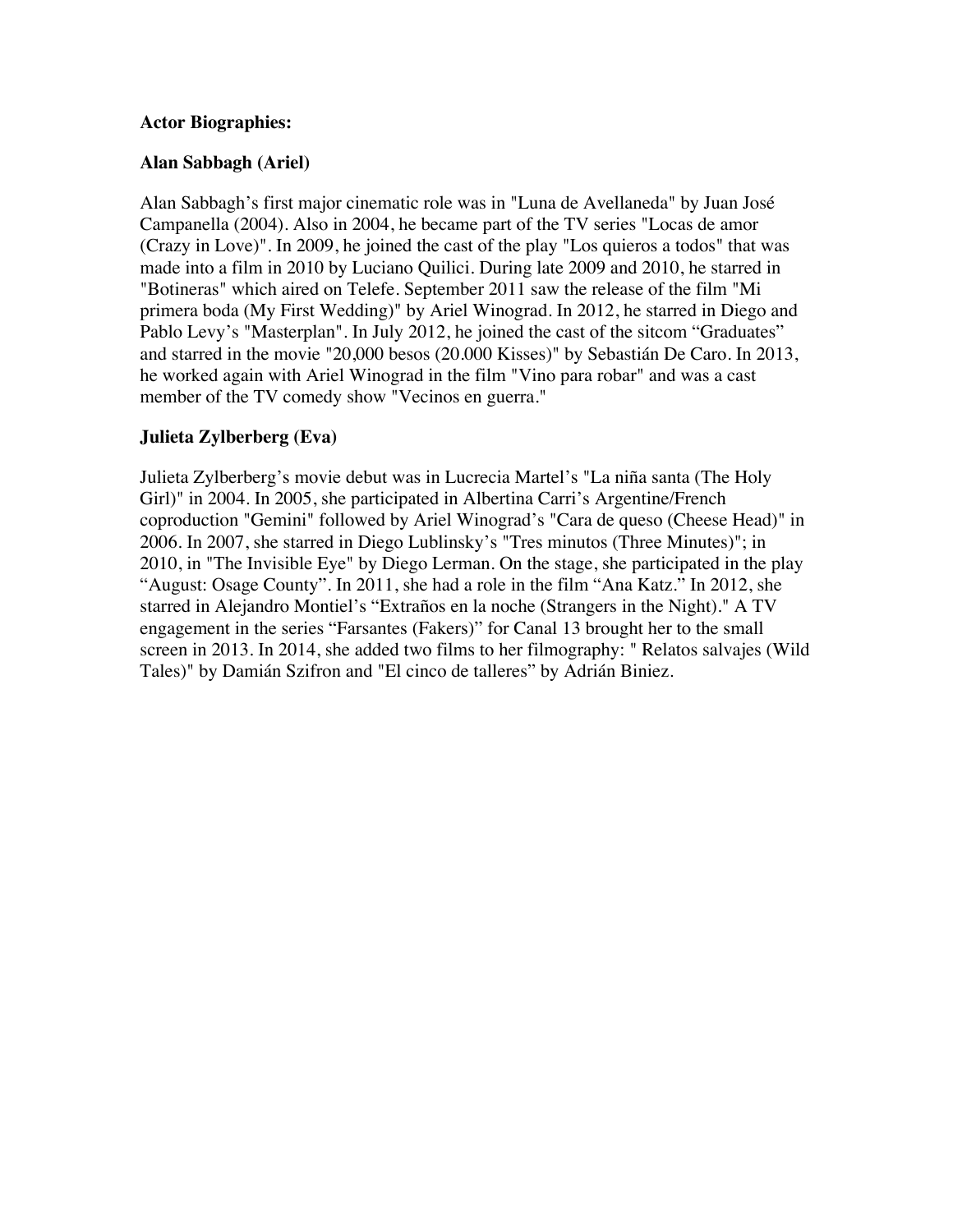# **Cast:**

Ariel….Alan Sabbagh

Eva….Julieta Zylberberg

Usher….Usher

Susy….Elvira Onetto

Mamuñe….Adrian Stoppelman

Hercules….Daniel Droblas

Monica….Elisa Carricajo

Mumi Singer….Dan Britman

Marcelito Cohen….Uriel Rubin

Ariel (11 years)….Dalmiro Burman